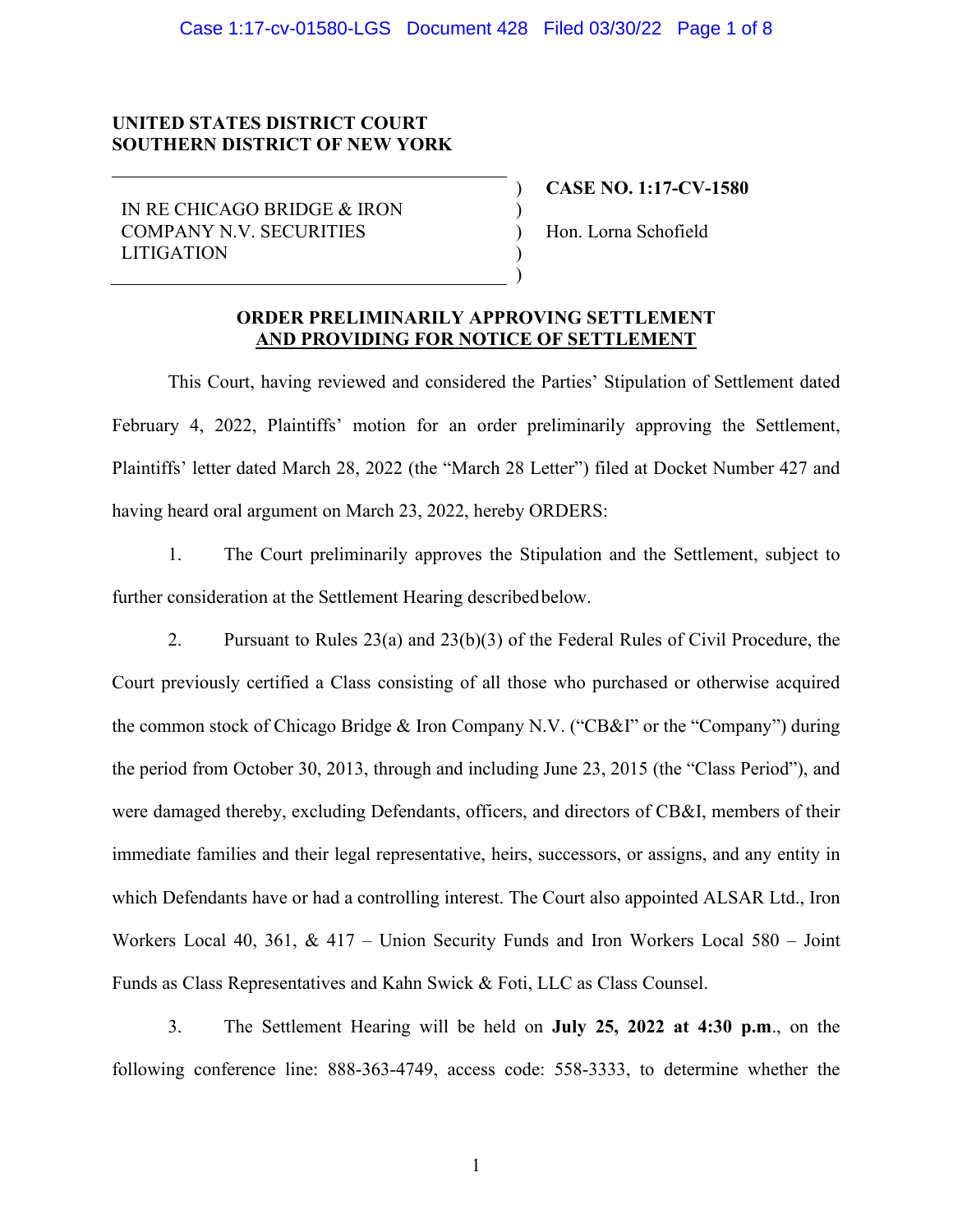#### Case 1:17-cv-01580-LGS Document 428 Filed 03/30/22 Page 2 of 8

proposed Settlement of the Action on the terms and conditions provided for in the Stipulation is fair, reasonable, and adequate to the Class and should be approved by the Court; whether a Judgment as provided in the Stipulation and its Exhibit B, which, *inter alia*, dismisses the Action with prejudice as to all Defendants and contains releases, should be entered; whether the proposed Plan of Allocation should be approved; and to determine what amount of reasonable fees, costs, and expenses, if any, should be awarded to Plaintiffs' Counsel. The Court may change the day manner of the hearing by Order publicly available on PACER.

5. The Court approves, as to form and content, the Revised Notice of Proposed Class Action Settlement (the "Notice"), the Revised Proof of Claim and Release form (the "Claim Form"), the Revised Summary Notice (the "Summary Notice"), and the Revised Postcard Notice (the "Postcard Notice"), included respectively as Exhibits A-1, A-2, A- 3, and A-4 to the March 28 Letter, and finds that the mailing and email distribution of the Postcard Notice and publishing of the Summary Notice substantially in the manner and form set forth therein meet the requirements of Federal Rule of Civil Procedure 23 and due process, and constitute the best notice practicable under the circumstances and shall constitute due and sufficient notice to all Persons entitled thereto.

6. The Court further reserves the right to enter a Final Judgment and Order of Dismissal with Prejudice that approves the Settlement and dismisses the Action on the merits and with prejudice regardless of whether the Court has approved the Plan of Allocation, or awarded attorneys' fees and expenses or Class Representatives' time and expenses.

7. The Court appoints A.B. Data, Ltd. ("Claims Administrator") to supervise and administer the notice procedure as well as the processing of claims as more fully set forth below:

(a) Not later than 14 days after entry of this order (the "Notice Date"), Class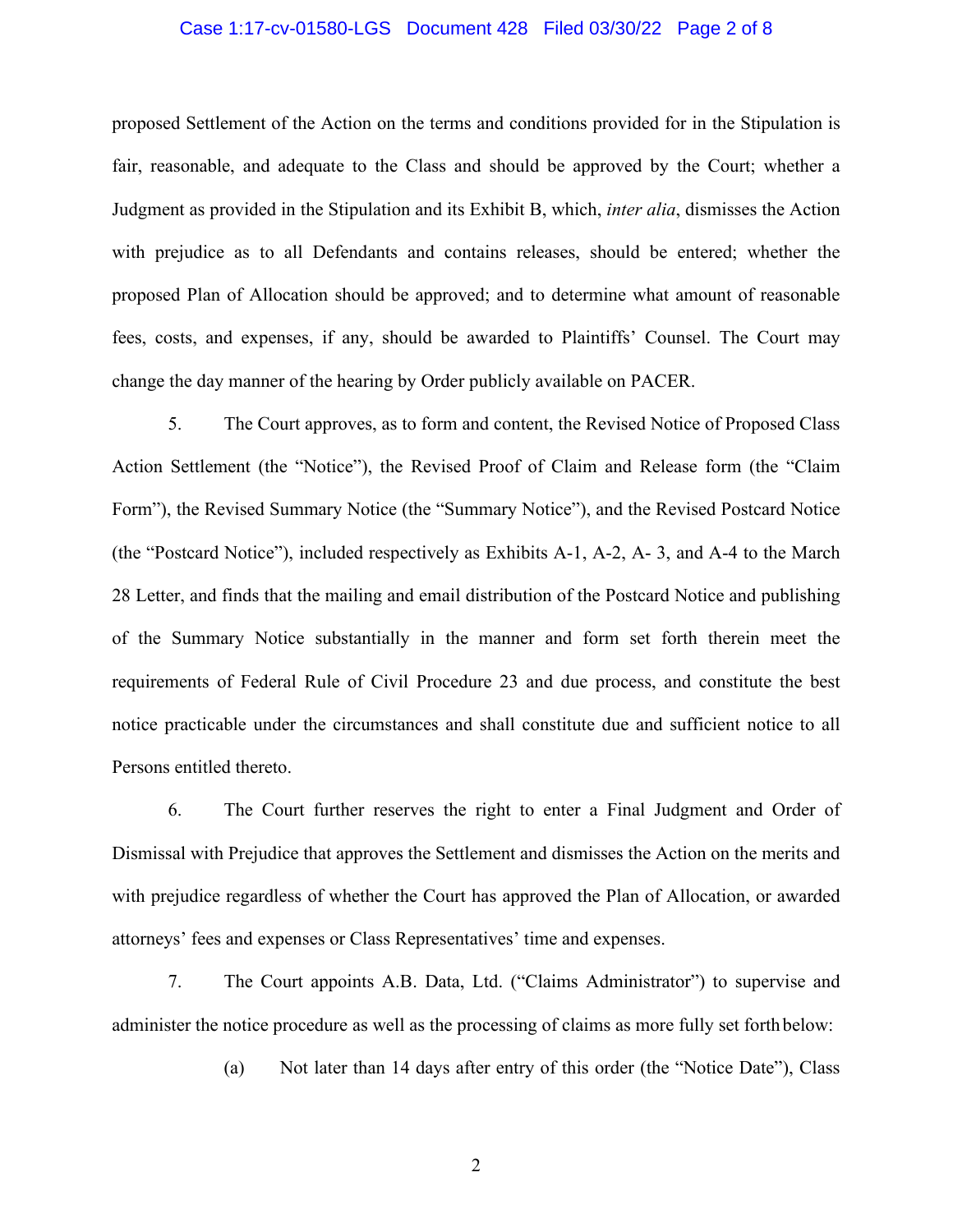#### Case 1:17-cv-01580-LGS Document 428 Filed 03/30/22 Page 3 of 8

Counsel shall cause a link to the Summary Notice and the Claim Form, substantially in the forms annexed as Exhibits A-3 and A-2 to the March 28 Letter and hosted on a website maintained by the Claims Administrator, to be emailed to all Class Members who can be identified with reasonable effort and whose last-known email addresses have been provided by Defendants and/or banks, brokerage houses, or other nominees. Where a last-known email address has not been provided or where an email is returned as being undeliverable, Class Counsel shall cause a copy of the Postcard Notice (substantially in form annexed as Exhibit A-4 to the March 28 Letter) providing an address, phone number and website address where Class Members can obtain the Notice and Claim Form, advising them of their right to exclude themselves or to opt out, and of the date and time for the Settlement Hearing, to be mailed by first class mail to all Class Members who can be identified with reasonable effort.

(b) Not later than 21 days after the issuance of this Order, Class Counsel shall cause the Summary Notice to be published twice in at least two nationally distributed, businessfocused newswires, and not later than 21 days after the issuance of this Order, Class Counsel shall place a copy of the Complaint and the Stipulation (including Exhibits) on the Settlement website maintained by the Claims Administrator.

(c) Not later than 31 days after the issuance of this Order, Class Counsel shall cause to be served on Defendants' counsel and filed with the Court proof, by affidavit or declaration, of the mailing and publishing described above.

(d) Not later than 7 days prior to the Settlement Hearing, Class Counsel shall cause the Claims Administrator to submit a report outlining the implementation of the Notice, including how many Notices were sent, how many Claim Forms were submitted, how many Claim Forms were approved, how many Claim Forms were rejected, and the total dollar amount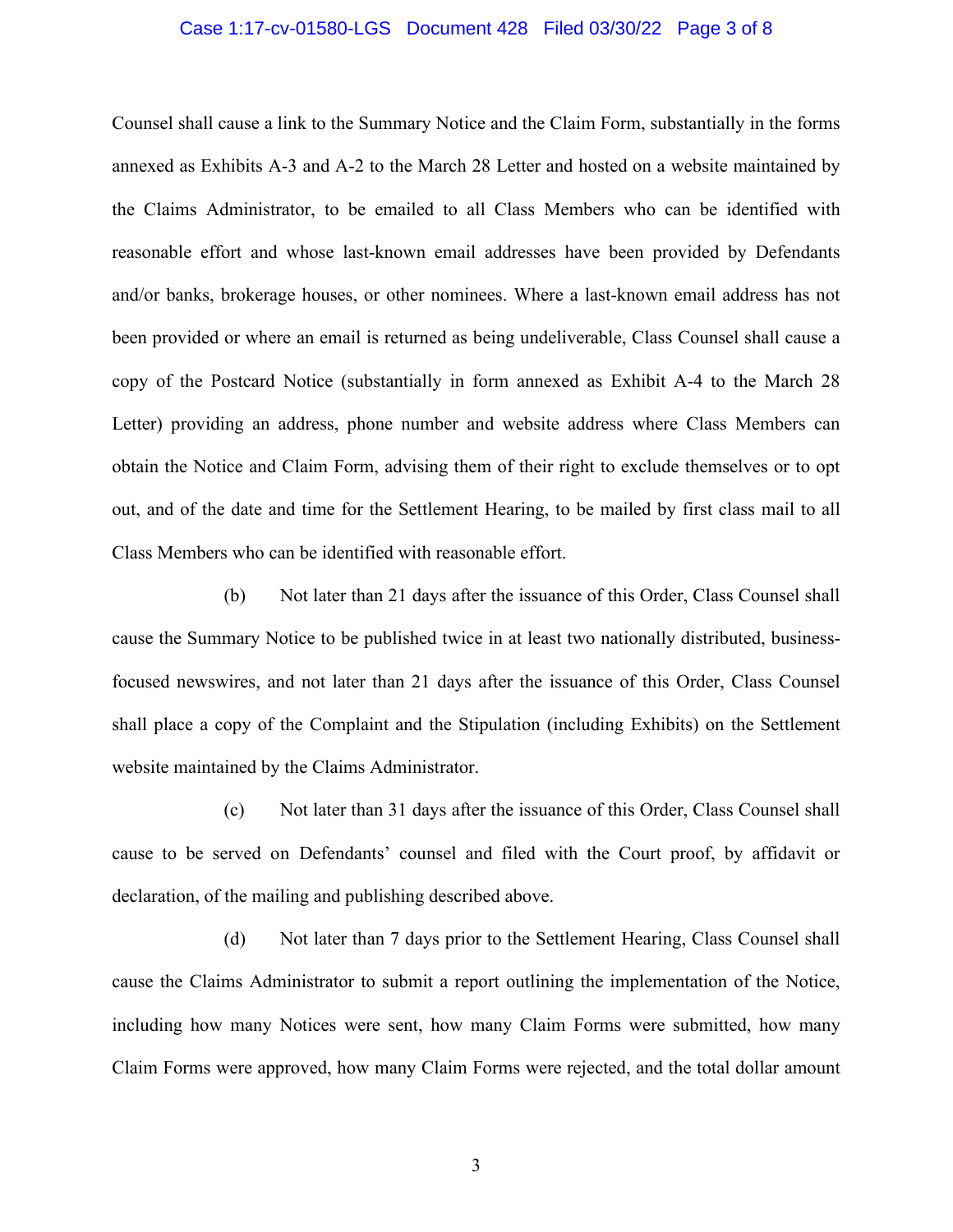of approved Claim Forms to-date.

8. Nominees who purchased or otherwise acquired common stock of CB&I for the benefit of Class Members between October 30, 2013 and June 23, 2015, inclusive, shall send the Notice and Claim Form to all such Class Members within ten (10) days after receipt of the Notice or send a list of the names and addresses of such beneficiaries to the Claims Administrator within ten (10) days of receipt of the Notice. Class Counsel shall, if requested, reimburse, out of the Class Notice and Administration Fund, banks, brokerage houses or other nominees solely for their reasonable, documented out-of-pocket expenses incurred in providing notice to beneficiaries who are Class Members up to \$0.05 for providing names, addresses and email addresses to the Claims Administrator; up to a maximum of \$0.05 per Postcard Notice mailed by nominees, plus postage at the rate used by the Claims Administrator; or \$0.05 per notice sent by email.

9. All Class Members shall be bound by all determinations and judgments in this Action concerning the Settlement, whether favorable or unfavorable to the Class.

10. Class Members who wish to participate in the Settlement shall complete and submit a Claim Form in accordance with the instructions contained therein. Unless the Court orders otherwise, all Claim Forms must be submitted electronically by, or if mailed, postmarked no later than July 1, 2022. Any Class Member who does not timely submit a Claim Form within the time provided for shall be barred from sharing in the distribution of the proceeds of the Net Settlement Fund, unless otherwise ordered by the Court.

11. Any Person who desires to request exclusion from the Class shall do so within the time set forth and in the manner described in the Notice. All Persons who submit valid and timely requests for exclusion in the manner set forth in the Notice shall have no rights under the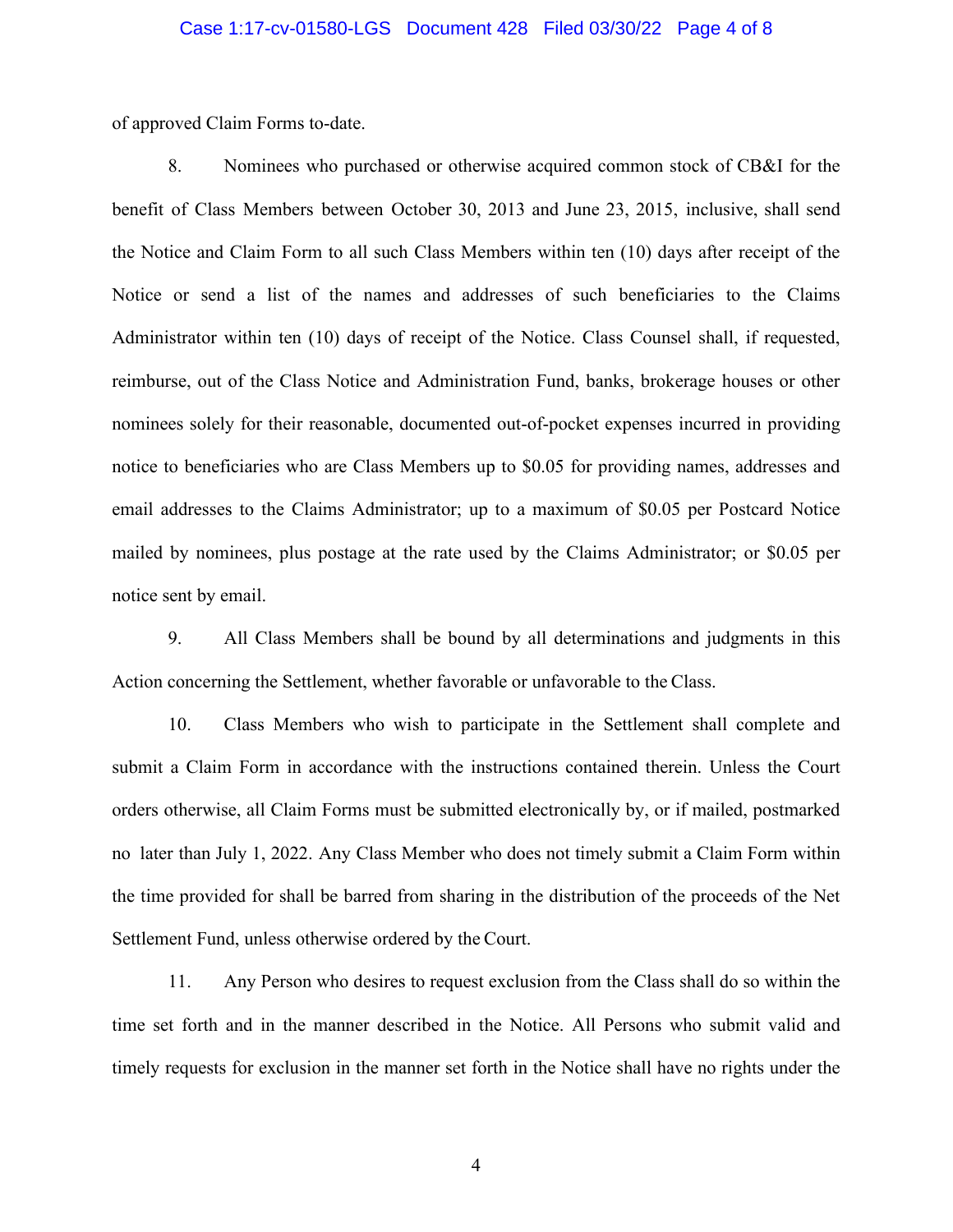#### Case 1:17-cv-01580-LGS Document 428 Filed 03/30/22 Page 5 of 8

Stipulation, shall not share in the distribution of the Net Settlement Fund, and shall not be bound by the Stipulation or the Judgment.

12. Class Members may enter an appearance in the Action, at their own expense, individually or through counsel of their own choice. Class Members who do not enter an appearance will be represented by Class Counsel.

13. Class Members may appear and show cause as provided in the Notice if they have any reason why the proposed Settlement of the Action should or should not be approved as fair, reasonable, and adequate, why a judgment should or should not be entered thereon, why the Plan of Allocation should or should not be approved, why attorneys' fees and expenses should or should not be awarded, or why compensatory awards should not be provided to the Class Representatives.

14. Any Class Member who does not make a written objection in the manner provided and/or appear in person or through a representative at the Settlement Hearing shall be deemed to have waived such objection and shall forever be foreclosed from making any objection to the fairness or adequacy of the Settlement, to the Plan of Allocation, or to any award of attorneys' fees and expenses.

15. All funds held by the Escrow Agent shall be deemed and considered to be in *custodia legis* of the Court and shall remain subject to the jurisdiction of the Court, until such time as such funds shall be distributed pursuant to the Stipulation and Plan of Allocation.

16. No Released Defendants' Parties or Released Plaintiffs' Parties shall have any responsibility for or liability with respect to the Plan of Allocation or any application for attorneys' fees or reimbursement of expenses, and such matters will be considered separately from the fairness, reasonableness, and adequacy of the Settlement.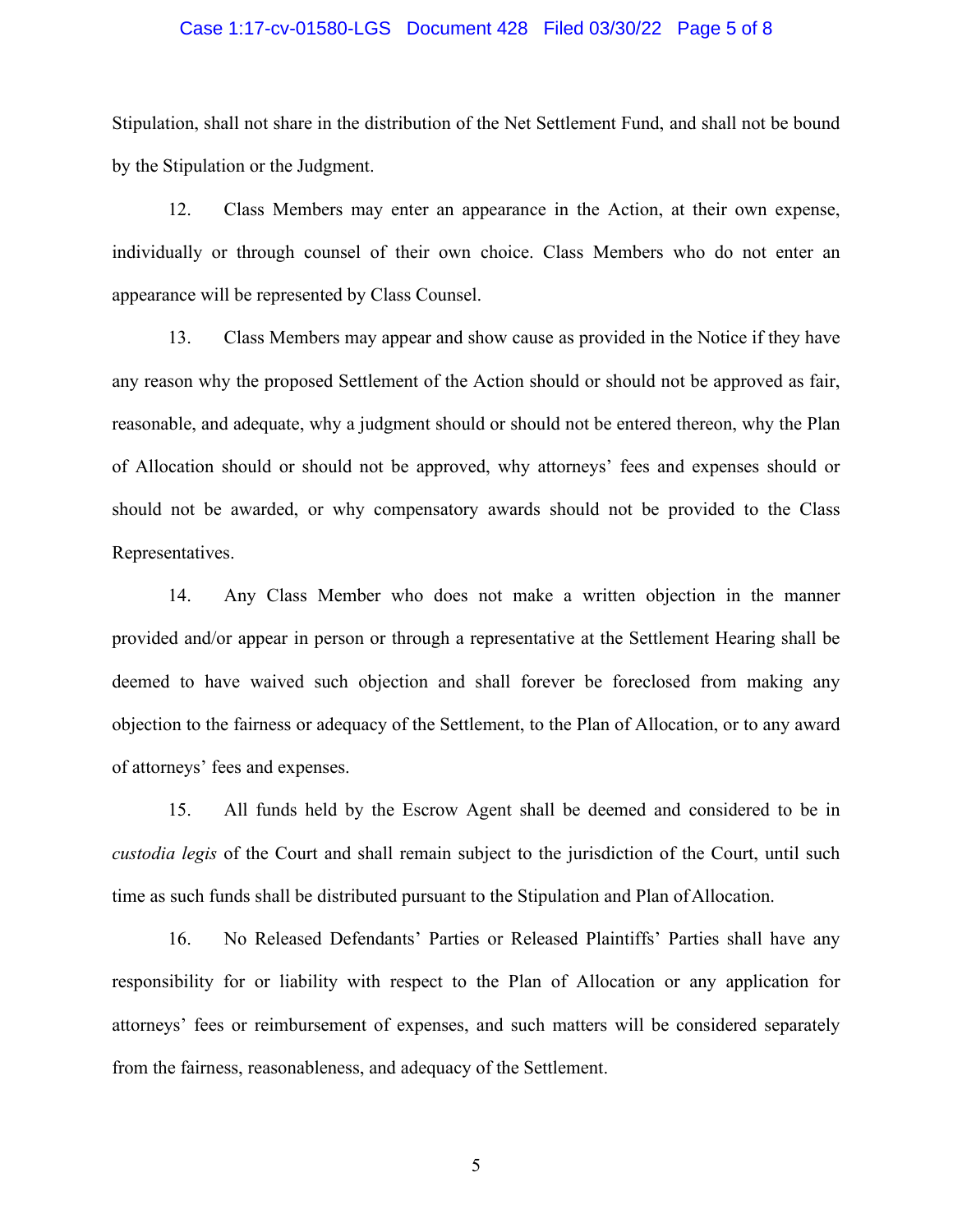#### Case 1:17-cv-01580-LGS Document 428 Filed 03/30/22 Page 6 of 8

17. At or after the Settlement Hearing, the Court will determine whether the proposed Plan of Allocation and any application for attorneys' fees or reimbursement of expenses will be approved.

18. All reasonable expenses incurred in identifying and notifying Class Members, as well as administering the Settlement Fund, shall be paid as set forth in the Stipulation. In the event the Settlement is not approved by the Court, or otherwise fails to become effective, neither Plaintiffs nor Class Counsel shall have any obligation to repay any amounts actually and properly disbursed from the Class Notice and Administration Fund.

19. Neither this Order, the Term Sheet, the Stipulation, the Settlement, nor any of their terms or provisions, nor any act performed or document executed pursuant to or in furtherance of them, nor any of the negotiations or proceedings connected with them, shall be construed as an admission or concession by any Released Person of the truth of any of the allegations in the Action, or of any liability, fault, or wrongdoing of any kind and shall not be construed as, or deemed to be evidence of, or an admission or concession that, Plaintiffs or any Class Members have suffered any damages, harm, or loss.

20. In the event that the Settlement does not become Final in accordance with the Stipulation or the Effective Date does not occur, this Order shall be rendered null and void to the extent provided by and in accordance with the Stipulation and shall be vacated. In such event, all orders entered and releases delivered in connection herewith shall also be null and void to the extent provided by and in accordance with the Stipulation.

21. The Court retains jurisdiction to consider all further applications arising out of or connected with the proposed Settlement.

22. Pending the Settlement Hearing, all Class Members are enjoined from initiating or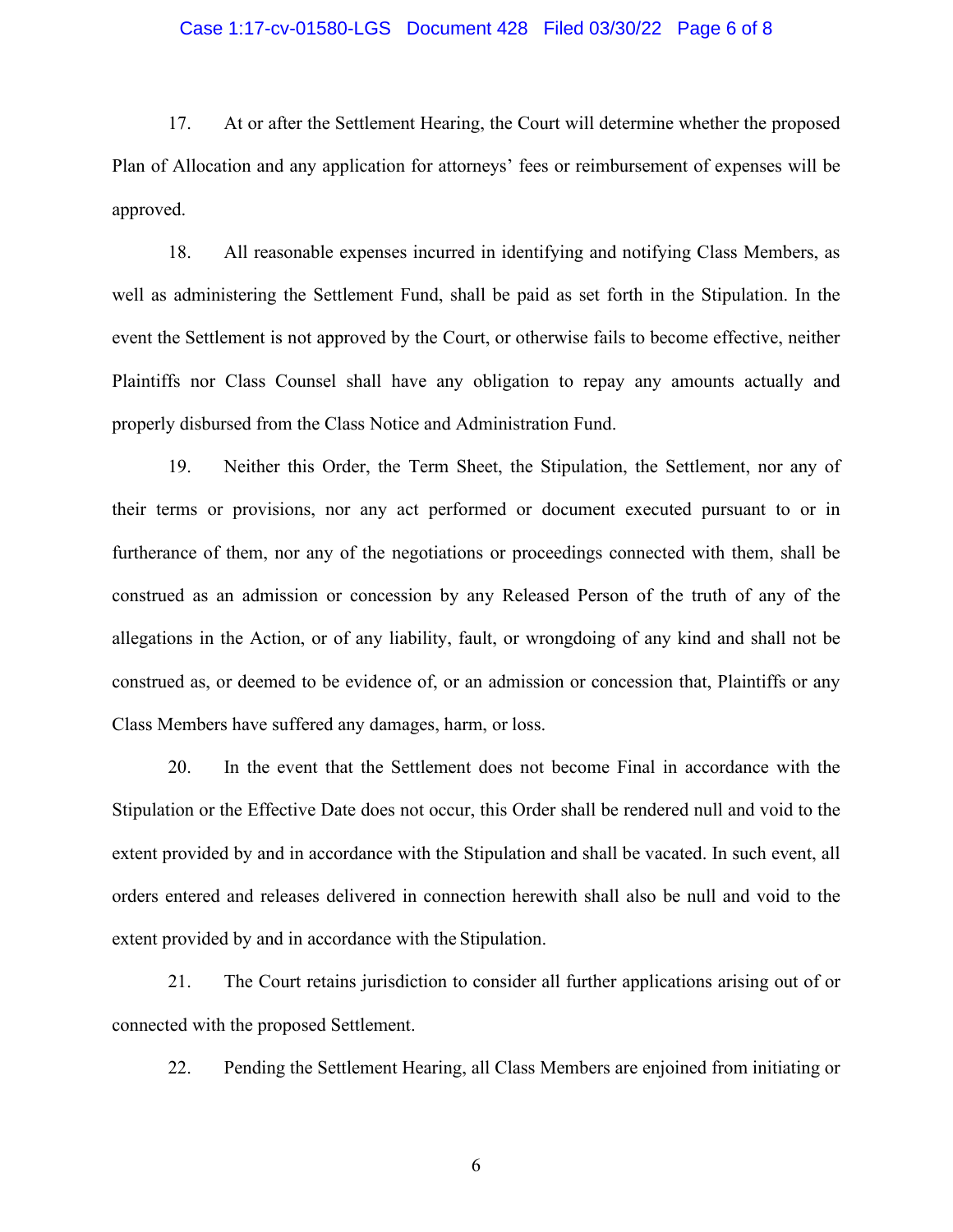prosecuting any actions or claims against any Released Defendants' Parties that are within the

scope of the releases provided for by the Stipulation.

23. The following schedule of dates shall govern the resolution of this Settlement:

| <b>EVENT:</b>                                                                                                                                                                                                                                                                                                                                                                                                                                       | <b>PROPOSED</b><br>DEADLINE.                                              |
|-----------------------------------------------------------------------------------------------------------------------------------------------------------------------------------------------------------------------------------------------------------------------------------------------------------------------------------------------------------------------------------------------------------------------------------------------------|---------------------------------------------------------------------------|
| Deadline for Class Counsel to provide notice to Class Members by<br>either: (a) emailing the Summary Notice to Class Members for whom<br>the Claims Administrator is able to obtain email addresses; or (b)<br>mailing the Postcard Notice, if an email address cannot be obtained,<br>by first class mail, postage prepaid, to Class Members who can be<br>identified with reasonable effort by Class Counsel, through the Claims<br>Administrator | April 13, 2022<br>14 days after entry of<br>Preliminary Approval<br>Order |
| Deadline for Class Counsel to cause the Summary Notice to be<br>published twice in at least two nationally distributed, business-focused<br>newswires                                                                                                                                                                                                                                                                                               | April 20, 2022<br>21 days after entry of<br>Preliminary Approval<br>Order |
| Deadline for Class Counsel to file affidavit of notice of emailing,<br>mailing, and publication                                                                                                                                                                                                                                                                                                                                                     | May 2, 2022<br>31 days after entry of<br>Preliminary Approval<br>Order    |
| Deadline for filing of papers in support of (i) the Settlement, (ii) the<br>Plan of Allocation, (iii) the application by Class Counsel for<br>attorneys' fees and/or reimbursement of expenses (collectively, the<br>"Applications")                                                                                                                                                                                                                | June 27, 2022<br>30 days before<br><b>Settlement Hearing</b>              |
| Deadline for Class Members to submit/file:<br>Proof of Claim and Release Forms<br>$\bullet$<br>Requests to be excluded from the Class<br>Objections to the Settlement, or any of the Applications                                                                                                                                                                                                                                                   | July 1, 2022<br>24 days before<br><b>Settlement Hearing</b>               |
| Deadline for filing reply to any opposition to the Applications or any<br>response to any objection(s) filed                                                                                                                                                                                                                                                                                                                                        | 7 days before<br><b>Settlement Hearing</b><br>Approval Order              |
| Deadline for Claims Administrator to submit report outlining<br>implementation of notice and claims administration                                                                                                                                                                                                                                                                                                                                  | July 18, 2022<br>7 days prior to the<br>date of the Settlement<br>Hearing |